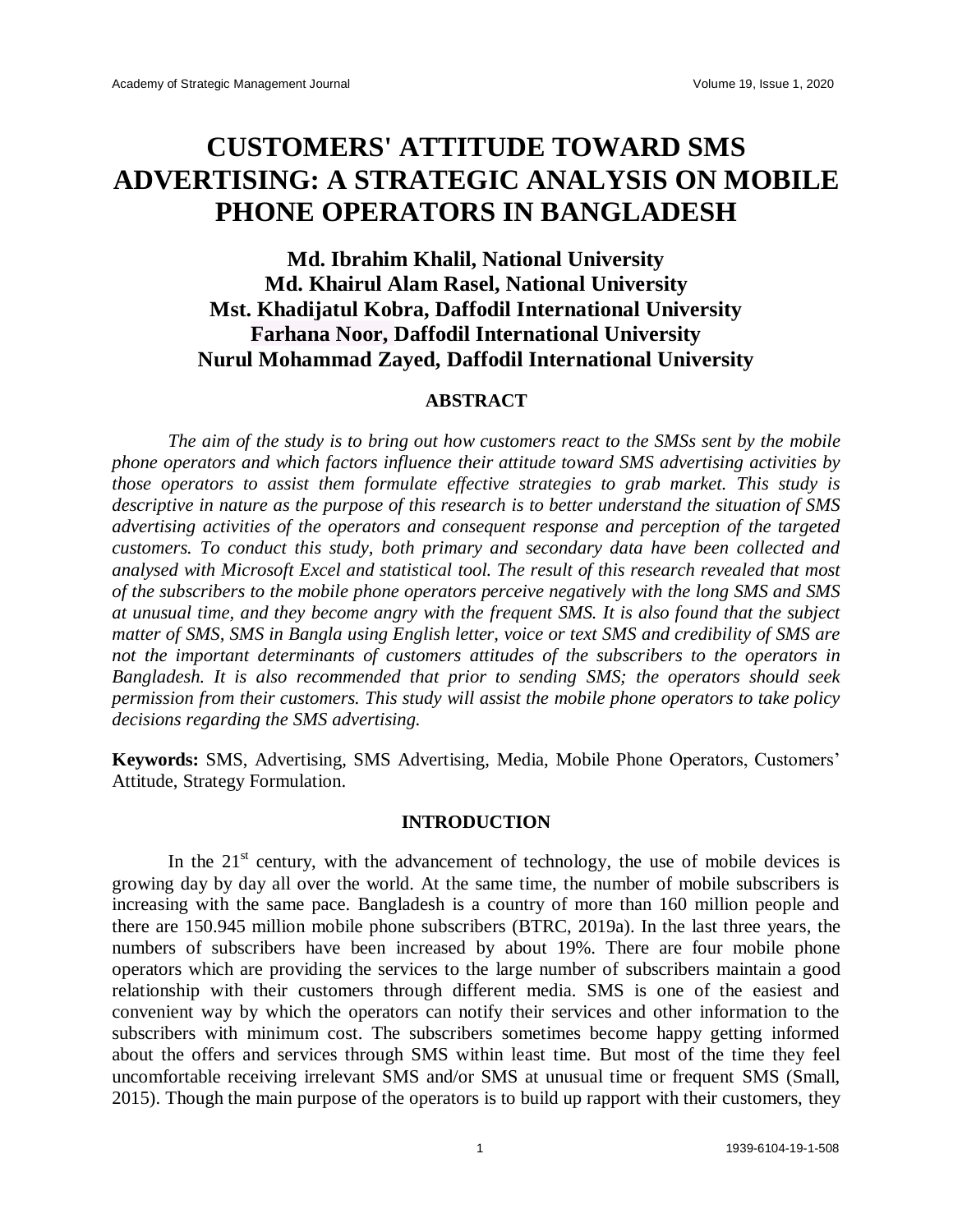sometimes fail to achieve the ultimate goal and even it may produce downbeat results. In the financial year 2017-18, the total number of subscribers has been increased from 137.399 million to 150.945 million (BTRC, 2019a). In this country, the mobile phone subscribers include business persons, job holders, rural people, students, farmers etc. Because of the differing attitude of customers toward SMS advertising by the operators in Bangladesh, responses also differ. Therefore, it is mandatory to know the concrete attitudes of the subscribers towards the SMS they are receiving. Hence, in this study it was tried to find out how the subscribers accept the SMSs frequently sent by the mobile phone operators in Bangladesh considering time, geographic location, level in the society and other demographic information to articulate proper tactics so that benefits from SMS advertising can be attained properly (Ward, 2018).

#### **LITERATURE REVIEW**

Communication is mainly a two-way process of connecting two or more participants. In the present world, people can have access to different services by using mobile phones. SMS is one of the common services provided by the mobile operators. This SMS is a kind of mobile advertising. Doherty (2014) opined SMS stands for *"Short Message Service"* which is a text or audio message sent to a receiver from a mobile phone. She further added that SMS can be used as marketing means for informing large number of customers about the available offer of a company very easily within a shortest possible time by using an online platform (Doherty, 2014). SMS is the easiest way of sending messages, news etc. to recipients. Businesses use the SMS services for their promotional activities. Businesses think that this helps them to maintain a good relationship with customers and thus increase their revenues. As a result they spend money for increasing promotional activities through SMS advertising. Business organizations spend huge amount of money for media advertising in which SMS advertising is one of them (Bose et al, 2010). The mobile operators in Bangladesh are also taking advantages of SMS advertising to build up a good relationship with customers. But for the SMS advertising, they need to incur little cost as there are only operating costs related to that advertising. Advertising is a marketing communication tool that may be in the form of audio or visual. Hence, advertising may be triggered by adopting any one or several of the following goals. *"Advertising is any paid-for communication overtly intended to inform and/or influence one or more people"* (Groucutt et al., 2004). Sometimes, it may be very expensive and it may not be more effective than personal communication by sales people (Kotler & Armstrong, 2010). SMS advertising is a well-known component of mobile marketing. James (2015) defined SMS marketing as a technique to circulate promotional messages to consumers by using a technique called permission-based text messaging. SMS advertising is so popular among all the mobile operators in Bangladesh because of the insignificant cost association of SMS. Hossan et al. (2015) rightly said that business people are highly attracted by SMS advertisement for promoting their brands and products because of its nature of being very much cost effective. Currently four mobile phone are operating their activities in Bangladesh i.e. Grameen Phone Ltd. (GP), RobiAxita Limited (Robi) [airtel is independent product brand of Robi], Banglalink Digital Communication Limited (Banglalink) and Teletalk Bangladesh Ltd. (Teletalk). There are total 148.769 million subscribers in Bangladesh. Among the subscribers GP belong to 66.466 million, Robi 45.595 million, Banglalink 32.720 million and Teletalk 3.988 milllion (BTRC, 2019b). The mobile operators in Bangladesh are communicating with their customers through SMS. They send SMSs to the mobile devices about their promotional activities, news, awareness information etc. The research on SMS advertising is abundant but research on attitudes of the customers towards the SMS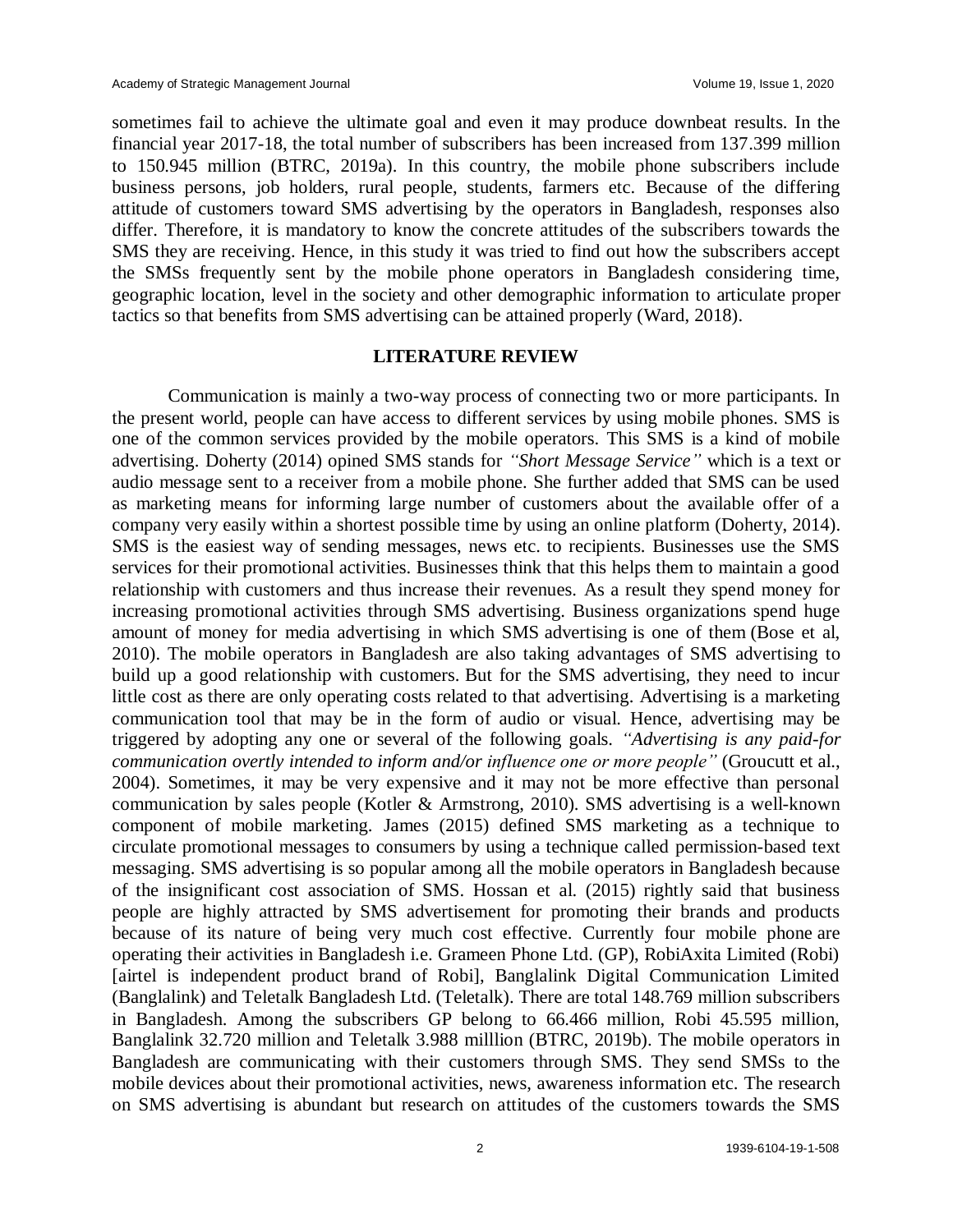advertising made by the mobile operators is very few. Therefore, there is huge need for the research to understand the attitudes of the customers on SMS advertising of the mobile operators in Bangladesh.

### **Objectives**

The broad objective of the study is to identify the customers' attitude toward SMS advertising of the mobile operators in Bangladesh. Few other specific objectives are: to bring out the correlations among the determining factors of customers' attitude toward SMS advertising of the mobile operators in Bangladesh, to find out significance of each determining factors and to determine the ways, modes and strategies to improve the customers' attitude toward SMS advertising performed by the mobile operators in Bangladesh.

#### **METHODOLOGY**

The study is descriptive in nature where primarily qualitative research was done to bring out variables contributing in determining customers' attitude toward SMS advertising by mobile phone operators in Bangladesh and then quantitative research was conducted to collect the data from a sufficient volume of customers to conduct statistical analysis. People who are educated and tech oriented as well as concerned in using mobile phone wisely are the population. The sample size is 195 subscribers of mobile phone operators residing across the country. The authors have used convenience sampling. Convenience samples are those samples which are the easiest member of the population from which information can be obtained (Kotler& Armstrong, 2010). From the pool of samples, rigorous judgment is applied in order to select the best possible member to collect desired data. Therefore, firstly the convenience sampling technique was used to make a pool of samples, and then judgment sampling technique was used to bring out prospective member out of the pool for collecting the information. A structured questionnaire was developed on five point Likert Scale ranging from Strongly Disagree (1) to Strongly Agree (5). Microsoft Excel and SPSS were used to analyze the data.

#### **RESULTS AND DISCUSSIONS**

It is evident from the below Figure 1 that on an average, Grameenphone users receive 6 SMS per day. Likewise, on an average, Airtel subscribers receive 3 SMS per day.



**FIGURE 1 AVERAGE NUMBER OF SMS RECEIVED**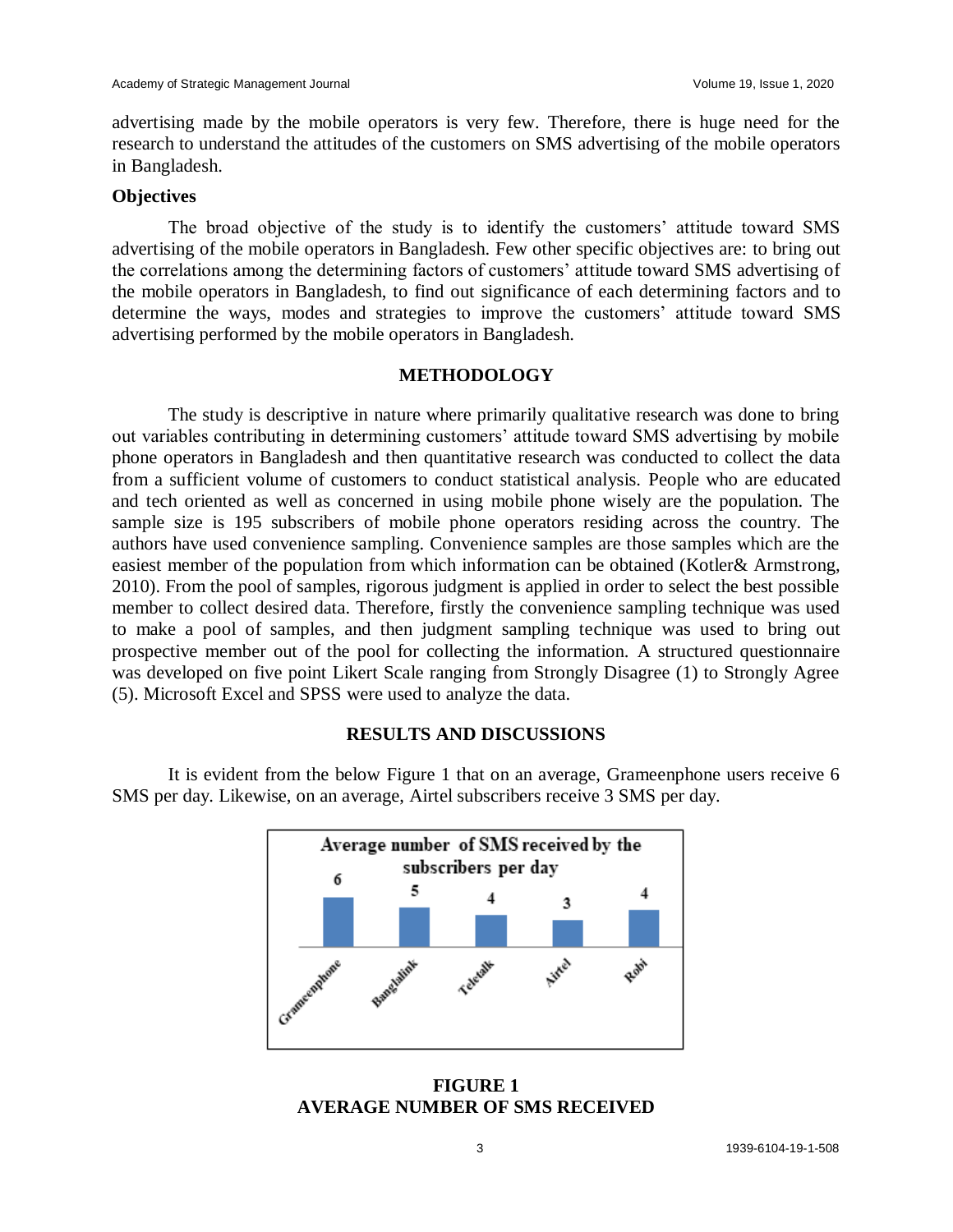

## **FIGURE 2 SAMPLE'S OCCUPATION BY THE SUBSCRIBERS PER DAY**

Figure 2 shows that maximum of our respondents belong to service holder category. Students and Business man hold a representable majority.

| Table 1<br><b>MODEL SUMMARY</b> |                 |                 |                          |                                   |  |  |  |
|---------------------------------|-----------------|-----------------|--------------------------|-----------------------------------|--|--|--|
| <b>Model</b>                    | R               | <b>R</b> Square | <b>Adjusted R Square</b> | <b>Std. Error of the Estimate</b> |  |  |  |
|                                 | $0.787^{\rm a}$ | 0.545           | 0.389                    | 0.82413                           |  |  |  |

The multiple correlations (Table 1) among the variables are specified by R and the strength of association in between dependent and independent variables is measured by  $R^2$ . The value of  $R^2$  in our study is 0.545 which indicates that there is a moderate association in between dependent and independent variables. This is to be mentioned when the value of  $R^2$  crosses 0.5 that suggests a moderate association in between dependent and independent variables. The value of  $R^2$  in our case indicates that 54.50% variation in the dependent variable is explained by independent variables.

| Table 2<br><b>ANOVA</b> |                                                                         |         |     |       |       |                 |  |  |
|-------------------------|-------------------------------------------------------------------------|---------|-----|-------|-------|-----------------|--|--|
|                         | df<br>Sig.<br><b>Mean Square</b><br><b>Sum of Squares</b><br>F<br>Model |         |     |       |       |                 |  |  |
|                         | Regression                                                              | 47.169  | −   | 6.738 | 9.921 | $0.000^{\circ}$ |  |  |
|                         | Residual                                                                | 89.653  | 132 | 0.679 |       |                 |  |  |
|                         | Total                                                                   | 136.821 | 139 |       |       |                 |  |  |

The value of the F test is 9.921 (Table 2) which is significant at 0.05 levels. Therefore the null hypothesis is rejected. That is to say, the independent variables do not impact the dependent variable (customer attitude toward SMS advertising) is rejected.

Standardized coefficient (Table 3) shows the percentage of variation in the dependent variable caused by each independent variable. The above table signifies that SMS in unusual time, Frequent SMS and Long SMS are important determinant of customer attitude toward SMS advertising by the mobile operator. This is mainly because the standardized beta coefficient value of independent variables like SMS in unusual time, Frequent SMS and Long SMS are 0.384, 0.349 and 0.320 respectively which are significant at 5% level. Therefore, independent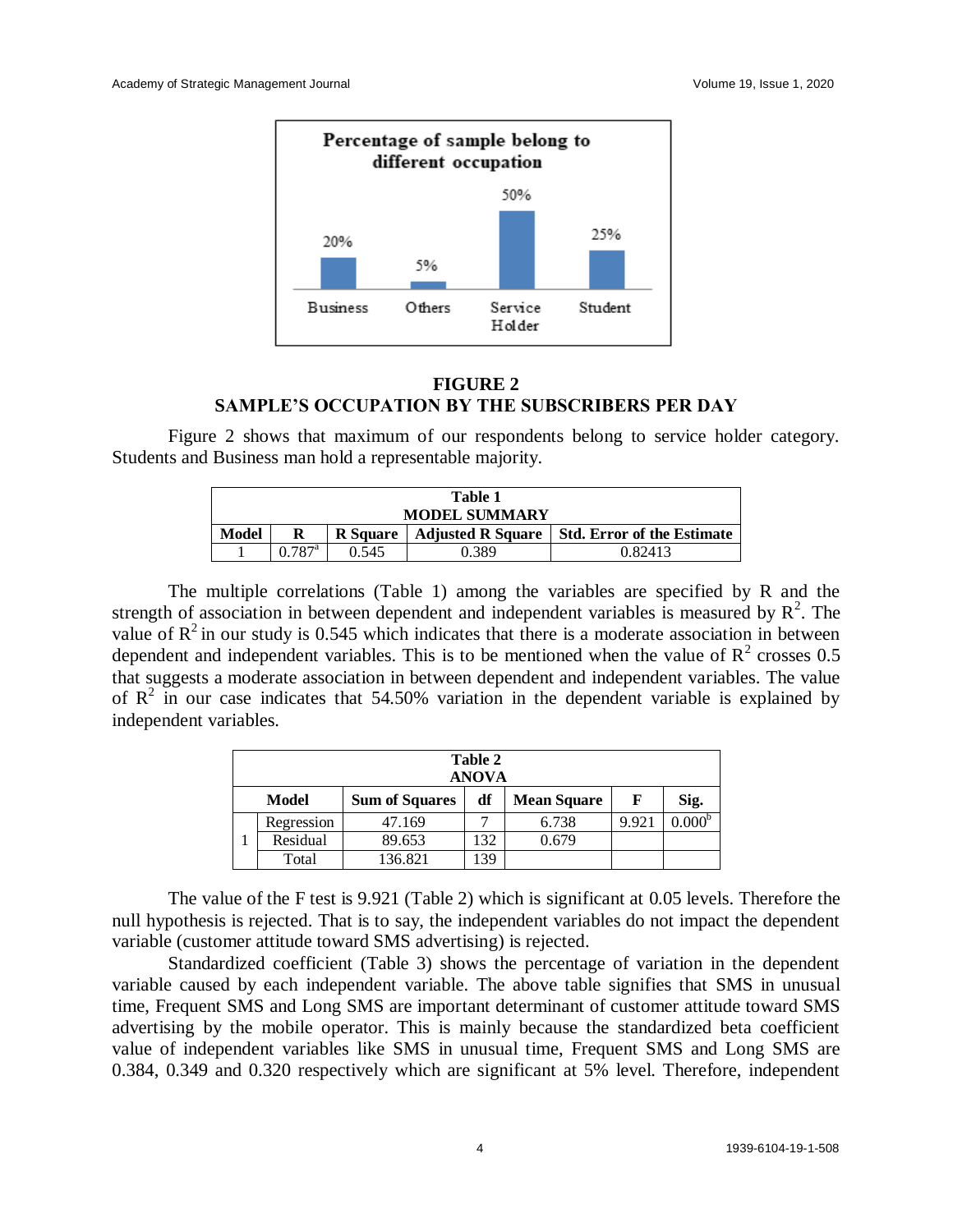|       | Table 3<br><b>COEFFICIENTS</b>     |          |                                    |                                            |          |          |  |  |  |
|-------|------------------------------------|----------|------------------------------------|--------------------------------------------|----------|----------|--|--|--|
| Model |                                    |          | <b>Unstandardized Coefficients</b> | <b>Standardized</b><br><b>Coefficients</b> | t        | Sig.     |  |  |  |
|       |                                    | B        | <b>Std. Error</b><br><b>Beta</b>   |                                            |          |          |  |  |  |
|       | (Constant)                         | 3.464    | 2.359                              |                                            | 1.293    | 0.198    |  |  |  |
|       | Subject matter of SMS              | 0.032    | 0.08                               | 0.036                                      | 0.4      | 0.69     |  |  |  |
|       | <b>Frequent SMS</b>                | 0.281    | 0.064                              | 0.349                                      | 4.38     | $\Omega$ |  |  |  |
|       | SMS in Bangla using English letter | $-0.012$ | 0.065                              | $-0.014$                                   | $-0.188$ | 0.851    |  |  |  |
|       | Long SMS                           | 0.12     | 0.192                              | 0.32                                       | 0.713    | 0.031    |  |  |  |
|       | SMS in unusual time                | 0.406    | 0.085                              | 0.384                                      | 4.778    | $\Omega$ |  |  |  |
|       | Voice or Text SMS                  | 0.125    | 0.094                              | 0.129                                      | 1.326    | 0.187    |  |  |  |
|       | Credibility of SMS                 | $-0.081$ | 0.084                              | $-0.079$                                   | $-0.955$ | 0.341    |  |  |  |

variables like Subject matter of SMS, SMS in Bangla using English letters, Voice or text SMS, content of SMS are not important determinant of customer attitude toward SMS advertising.

However using the values from the coefficient table, we get the below mentioned regression model:

 $Attitude = 3.464 + 0.036 (Subject matter of SMS) + 0.349 (Frequent SMS)$ 

 $-$  0.014 (SMS in bangla using English letter) + 0.320 (Long SMS) + 0.384 (SMS in unusual time)  $+$  0.129 (Voice or Text SMS)  $-$  0.079 (Credibility of SMS)  $+e_i$ 

| Table 4<br><b>CORRELATIONS MATRIX</b> |                                                    |          |          |          |          |       |          |  |  |
|---------------------------------------|----------------------------------------------------|----------|----------|----------|----------|-------|----------|--|--|
| <b>Variables</b>                      | V1<br>V <sub>7</sub><br>V6<br>V2<br>V5<br>V3<br>V4 |          |          |          |          |       |          |  |  |
| V1                                    |                                                    | $-0.317$ | $-0.043$ | $-0.071$ | $-0.209$ | 0.197 | $-0.181$ |  |  |
| V <sub>2</sub>                        | $-0.317$                                           |          | 0.17     | 0.379    | 0.417    | 0.221 | 0.496    |  |  |
| V3                                    | $-0.043$                                           | 0.17     |          | 0.349    | 0.275    | 0.145 | 0.107    |  |  |
| V <sub>4</sub>                        | $-0.071$                                           | 0.379    | 0.349    |          | 0.599    | 0.192 | 0.187    |  |  |
| V <sub>5</sub>                        | $-0.209$                                           | 0.417    | 0.275    | 0.599    |          | 0.338 | 0.307    |  |  |
| V6                                    | 0.197                                              | 0.221    | 0.145    | 0.192    | 0.338    |       | 0.216    |  |  |
| V7                                    | $-0.181$                                           | 0.496    | 0.107    | 0.187    | 0.307    | 0.216 |          |  |  |

Source: Primary data analysis

| Table 5                          |                                                          |         |  |  |  |  |
|----------------------------------|----------------------------------------------------------|---------|--|--|--|--|
| <b>KMO AND BARTLETT'S TEST</b>   |                                                          |         |  |  |  |  |
|                                  | 0.659<br>Kaiser-Meyer-Olkin Measure of Sampling Adequacy |         |  |  |  |  |
|                                  | Approx. Chi-Square                                       | 204.09' |  |  |  |  |
| Bartlett's Test of<br>Sphericity | df                                                       | 21      |  |  |  |  |
|                                  |                                                          |         |  |  |  |  |

The correlation matrix (Table 4) shown above specifies that variables are correlated with each other, so multicolinearity is a problem. Factor analysis can solve this problem. The approximate chi-square statistic is 206.097 with 21 degrees of freedom, which is significant at the 0.05 level. The value of KMO statistic is 0.659 (Table 5) which is greater than 0.5. Thus, the factor analysis may be considered a good technique for analysing the correlation matrix.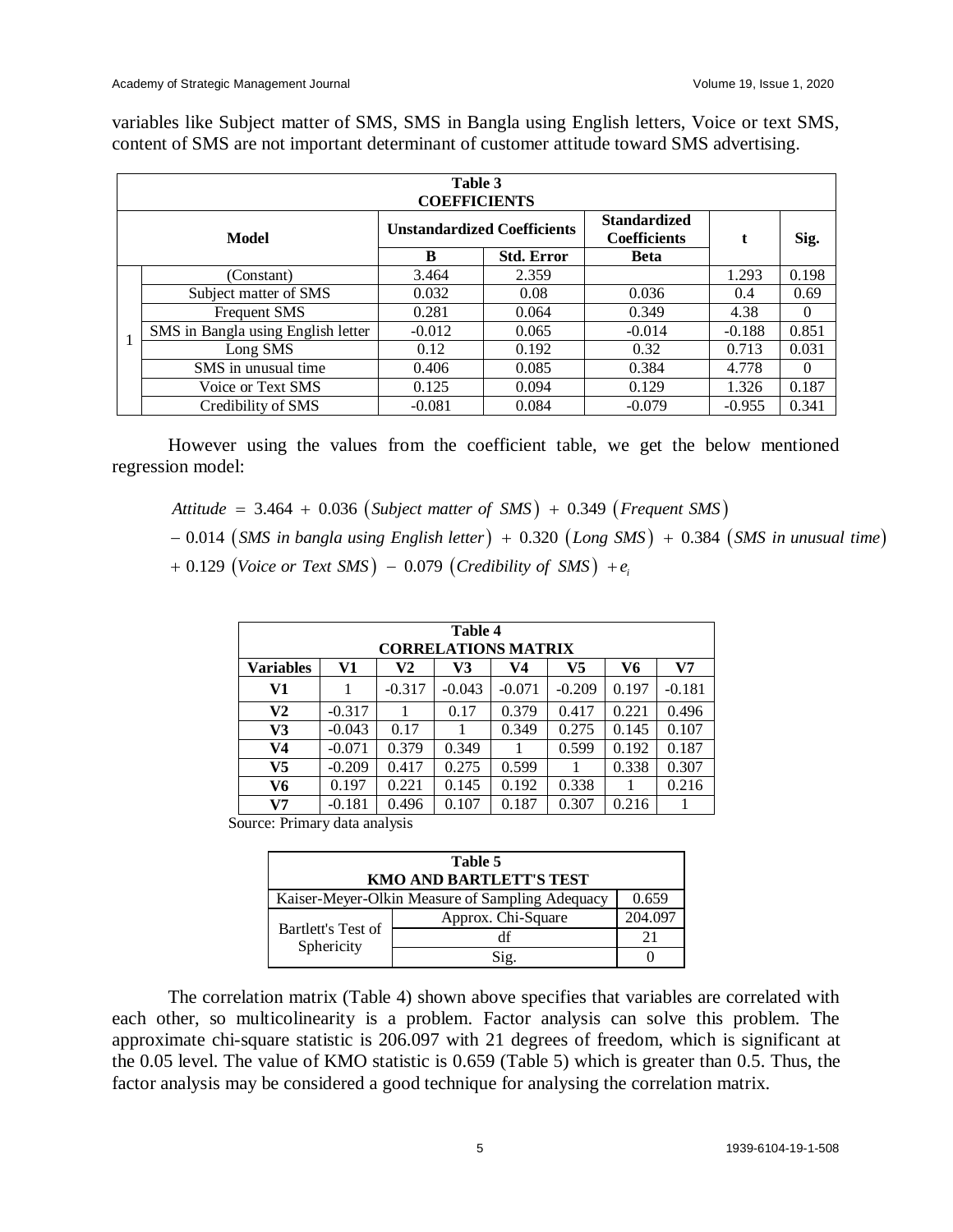| Table 6<br><b>INITIAL EIGENVALUES</b>            |       |        |        |  |  |  |  |
|--------------------------------------------------|-------|--------|--------|--|--|--|--|
| Factor Eigenvalue   % of Variance   Cumulative % |       |        |        |  |  |  |  |
|                                                  | 2.587 | 36.958 | 36.958 |  |  |  |  |
| 2                                                | 1.261 | 18.013 | 54.971 |  |  |  |  |
| 3                                                | 1.021 | 14.592 | 69.563 |  |  |  |  |
| 4                                                | 0.736 | 10.514 | 80.077 |  |  |  |  |
| 5                                                | 0.606 | 8.66   | 88.737 |  |  |  |  |
| 6                                                | 0.47  | 6.709  | 95.446 |  |  |  |  |
|                                                  | 0.319 | 4.554  | 100    |  |  |  |  |

Source: Primary data analysis

Three factors, whose eigenvalues (Table 6) are above 1, have contributed to make 69.563% variance of the total variance. Factor 1 contributes to make 36.958% variance of the total variance; factor 2 contributes to make 18.013% variance of the total variance and factor 3 contributes to make 14.592% variance of the total variance.

| Table 7<br><b>EXTRACTION SUM OF SQUARED LOADINGS</b> |                                             |        |        |  |  |  |
|------------------------------------------------------|---------------------------------------------|--------|--------|--|--|--|
| <b>Factor</b>                                        | % of Variance<br>Eigenvalue<br>Cumulative % |        |        |  |  |  |
|                                                      | 2.587                                       | 36.958 | 36.958 |  |  |  |
|                                                      | 1.261                                       | 18.013 | 54.971 |  |  |  |
|                                                      | -021                                        | 14.592 | 69.563 |  |  |  |

In this study (Table 7), the authors have used eigenvalue and percentage of variance to decide the number of factors. In this method, factors having eigenvalue more than 1 are taken. Thus, there are three factors identified in the study. As there is only three factors whose eigenvalues are above 1.

| Table 8<br><b>ROTATED FACTOR MATRIX</b> |          |               |          |  |  |  |
|-----------------------------------------|----------|---------------|----------|--|--|--|
|                                         |          | <b>Factor</b> |          |  |  |  |
|                                         |          | 2             | 3        |  |  |  |
| SMS in unusual time                     | 0.800    | 0.107         | $-0.128$ |  |  |  |
| <b>Frequent SMS</b>                     | 0.744    | $-0.304$      | 0.227    |  |  |  |
| Long SMS                                | 0.210    | 0.721         | $-0.369$ |  |  |  |
| Credibility of SMS                      | $-0.257$ | 0.600         | $-0.509$ |  |  |  |
| Subject matter of SMS                   | $-0.311$ | 0.795         | 0.213    |  |  |  |
| Voice or Text SMS                       | 0.447    | 0.472         | 0.579    |  |  |  |
| SMS in Bangla using English letter      | 0.466    | 0.282         | 0.539    |  |  |  |

The rotated matrix (Table 8) presents three types of rotated factors. In the above Table 8, it is evident that SMS in unusual time, Frequent SMS are correlated with factor 1, long SMS, Credibility of SMS and Subject matter of SMS with factor 2, finally Voice or text SMS and SMS in Bangla using English letter with factor 3. Factor 1 can be labelled as SMS in bulk volume, factor 2 as redundant subject explanation; finally factor 3 can be termed as formation of the SMS.